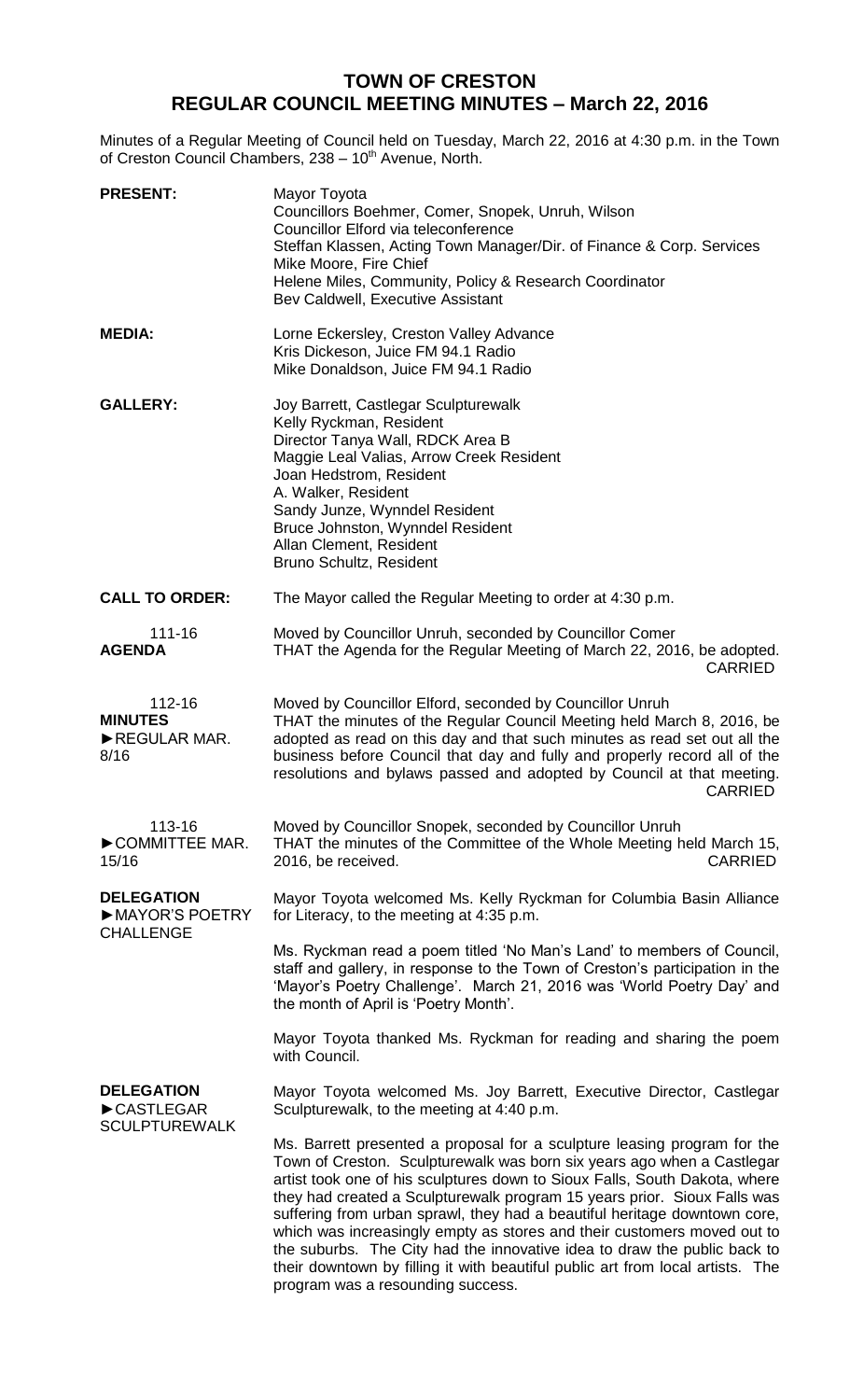Ms. Barrett stated that the sculptures can be leased for a one-year period, or purchased. Castlegar, Nelson and Rossland are all participants in the sculpture program in the Kootenay region and Creston would 'close the loop' on this Sculpturewalk.

Director Tanya Wall, Regional District of Central Kootenay, Area B, requested the Town of Creston's support of a proposal going forward to the next Creston Valley Services Committee, to allocate \$10,000 from the Economic Development Service #108, towards a Sculpturewalk program for downtown Creston. Three sculptures have been chosen to be displayed, one each at the following locations: Creston Valley Chamber of Commerce (30 Birds), Rotary Park adjacent to Creston Valley Bakery (Bad Hair Day – Donkey), and in front of Creston Valley Realty (Zodiac Totem). Ms. Wall stated that the concrete for the bases would be donated, but assistance from Town crews would be needed when the sculptures were ready to be set in place. They are looking at mid-April 2016 to install the sculptures.

Mayor Toyota thanked Ms. Barrett and Director Wall for their presentation.

**COUNCIL** 

**COMMITTEE** 114-16 ►/16 MTG RECOMMENDATIONS ►FOOTPATH/TRAIL DEVON ST. & 16<sup>TH</sup> AVE. N.

►KOOT. COLUMBIA DISCOVERY CENTRE Moved by Councillor Comer, seconded by Councillor Snopek THAT Council Committee Recommendations No. 1 to 5, from the March 15, 2016 Regular Committee of the Whole Meeting, be adopted as follows: **RECOMMENDATION NO. 1:** THAT Ltr #112 from the Trails for Creston Valley Society, proposing a partnership with the Town of Creston to construct a footpath (trail) linking

the end of Devon Street with  $16<sup>th</sup>$  Avenue North, be referred to staff for a report regarding the proposal and detail costs, communication plan, staff involvement, etc., for Council's consideration.

### **RECOMMENDATION NO. 2:**

THAT Ltr #132 from the Kootenay Columbia Discovery Centre Society, requesting a letter of support, be received; AND FURTHER, THAT the Mayor is authorized to write the Kootenay Columbia Discovery Centre Society, advising of Council's support of the proposed concept to construct a Discovery Centre facility in the Creston Valley.

**RECOMMENDATION NO. 3:**

That the verbal report by the Town Manager, regarding Regional District of Central Kootenay Sustainability Service No. 107, and advising that the Town had given notice to withdraw from that Service as of December 31, 2015, be received.

## **RECOMMENDATION NO. 4:**

THAT the Mayor is authorized to write the Creston Valley Thunder Cats Hockey Team, in support of the Team's application to host the 2017 Cyclone Taylor Cub Junior B Provincial Hockey Championships, in Creston.

#### **RECOMMENDATION NO. 5:**

THAT Ltr #187 from the Director of Finance and Corporate Services, regarding a request to submit an application to the Creston-Kootenay Foundation for funding assistance, be received; AND FURTHER, THAT staff is authorized to submit an application to the Creston-Kootenay Foundation, on behalf of the Creston Valley Rotary Club, for funding to assist with the costs to construct a 1,600 square foot concrete pad to house a 900 square foot pavilion, and the construction of a 664 square foot washroom / changing room building in Centennial Park. CARRIED

115-16 ►MAR. 15/16 MTG RECOMMENDATION ►DRAFT FIVE-YEAR FINANCIAL PLAN Moved by Councillor Elford, seconded by Councillor Snopek THAT Council Committee Recommendation No. 6, from the March 15, 2016 Regular Committee of the Whole Meeting, be adopted as follows: **RECOMMENDATION NO. 6:** THAT the presentation by the Director of Finance and Corporate Services, regarding the draft Five-Year Financial Plan (2016 – 2020) and

recommended 2016 budget for the Town of Creston, be received; AND FURTHER, THAT staff is authorized to draft a Five-Year Financial Plan (2016 – 2020) Bylaw for Council to consider three readings at the April 12, 2016 Regular meeting. CARRIED

# ►CV THUNDER CATS RE 2017

►RDCK SERVICE #107 (SUSTAINA-BILITY SERVICE)

CYCLONE TAYLOR **CUP** 

►CV ROTARY CLUB RE CRESTON-KOOTENAY FOUNDATION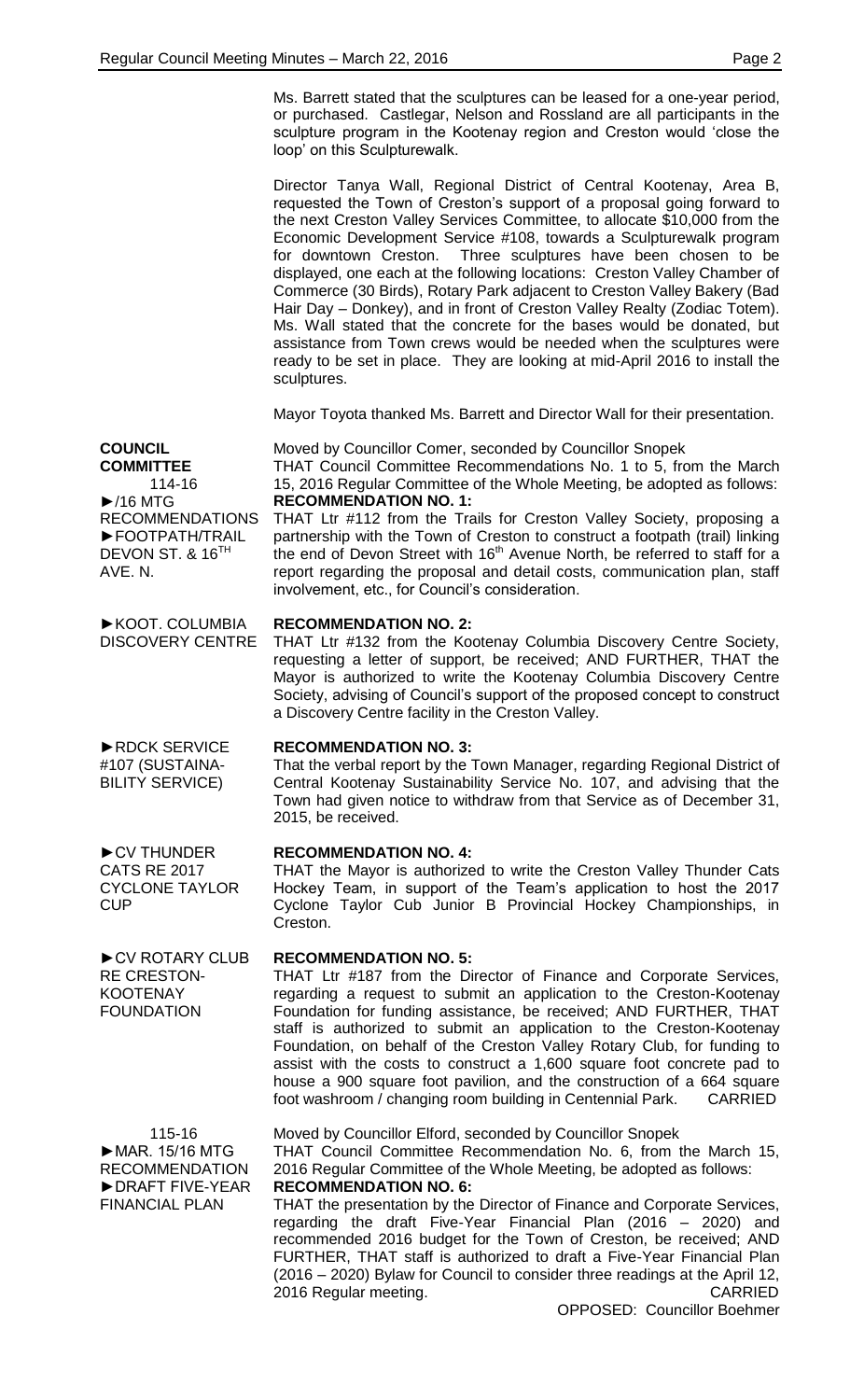| 116-16<br>SCULPTUREWALK                                                                                  | Moved by Councillor Boehmer, seconded by Councillor Comer<br>THAT Ltr #172 from the Castlegar Sculpturewalk, regarding a potential for<br>a sculpture leasing program for downtown Creston, be received; AND<br>FURTHER, THAT Council supports the proposal to lease and install three<br>sculptures from the Castlegar Sculpturewalk program in 2016, with funding<br>for the lease of the sculptures to be provided through the Regional District<br>of Central Kootenay Economic Development Service No. 108. CARRIED                                                                                                                                                                                                                                                                                                                                                                                                                                                                                                                                                                                                                                                                                                                                                                                                                                                                                                                                                                                                                                                                                                                                                                        |
|----------------------------------------------------------------------------------------------------------|-------------------------------------------------------------------------------------------------------------------------------------------------------------------------------------------------------------------------------------------------------------------------------------------------------------------------------------------------------------------------------------------------------------------------------------------------------------------------------------------------------------------------------------------------------------------------------------------------------------------------------------------------------------------------------------------------------------------------------------------------------------------------------------------------------------------------------------------------------------------------------------------------------------------------------------------------------------------------------------------------------------------------------------------------------------------------------------------------------------------------------------------------------------------------------------------------------------------------------------------------------------------------------------------------------------------------------------------------------------------------------------------------------------------------------------------------------------------------------------------------------------------------------------------------------------------------------------------------------------------------------------------------------------------------------------------------|
| 117-16<br>LKB POW WOW<br><b>GRANT REQUEST</b>                                                            | Moved by Councillor Unruh, seconded by Councillor Comer<br>THAT Ltr #164 from the Lower Kootenay Band Pow Wow Committee,<br>requesting a donation towards their annual Pow Wow, be received; AND<br>FURTHER, THAT Council authorizes a discretionary grant to the Lower<br>Kootenay Band Pow Wow Committee, in the amount of \$500, to assist<br>with expenses relating to the 26 <sup>th</sup> Annual Yaqan Nukiy Pow Wow.<br><b>CARRIED</b>                                                                                                                                                                                                                                                                                                                                                                                                                                                                                                                                                                                                                                                                                                                                                                                                                                                                                                                                                                                                                                                                                                                                                                                                                                                   |
| 118-16<br>ROTARY CLUB<br><b>AUCTION DONATION</b>                                                         | Moved by Councillor Snopek, seconded by Councillor Elford<br>THAT Ltr #182 from the Rotary Club of Creston, regarding their 2016<br>Auction, be received; AND FURTHER, THAT Council authorizes a<br>donation of one Town jacket to the Rotary Club of Creston, in support of<br>their 2016 Auction.<br><b>CARRIED</b>                                                                                                                                                                                                                                                                                                                                                                                                                                                                                                                                                                                                                                                                                                                                                                                                                                                                                                                                                                                                                                                                                                                                                                                                                                                                                                                                                                           |
| 119-16<br>▶BC SR'S GAMES<br><b>RE GRANT REQUEST</b>                                                      | Moved by Councillor Unruh, seconded by Councillor Comer<br>THAT Ltr #176 from the BC Seniors Games Society, Zone 7, requesting a<br>discretionary grant to assist with expenses relating to their Annual Seniors<br>Games, be received.<br><b>CARRIED</b>                                                                                                                                                                                                                                                                                                                                                                                                                                                                                                                                                                                                                                                                                                                                                                                                                                                                                                                                                                                                                                                                                                                                                                                                                                                                                                                                                                                                                                       |
| 120-16<br>RDCK BYLAW<br>REFERRAL RE 436<br>DAVIS RD.                                                     | Moved by Councillor Boehmer, seconded by Councillor Snopek<br>THAT Ltr #128 from the Regional District of Central Kootenay, regarding a<br>Bylaw Referral for a Land Use Bylaw Amendment Application for property<br>located at 436 Davis Road, Creston, by Hidden Valley Wood Fibre, be<br>referred to staff for response to the Regional District of Central Kootenay,<br>relaying Council's concerns over possible noise, dust and smoke from<br>wood burning, that could affect the residents of and/or visitors to the Town<br>of Creston.<br><b>CARRIED</b>                                                                                                                                                                                                                                                                                                                                                                                                                                                                                                                                                                                                                                                                                                                                                                                                                                                                                                                                                                                                                                                                                                                               |
| 121-16<br>▶ PARCEL TAX<br><b>REVIEW PANEL</b>                                                            | Moved by Councillor Wilson, seconded by Councillor Comer<br>THAT Ltr #201 from the Director of Finance and Corporate Services,<br>regarding appointments to the Parcel Tax Roll Review Panel (Foot<br>Frontage), be received; THAT Council appoints, along with Councillors<br>Boehmer and Unruh, the Director of Finance and Corporate Services to<br>the Parcel Tax Roll Review Panel (Foot Frontage) Select Committee, for<br>the year 2016; AND FURTHER, THAT the date and time for the sitting of<br>the Parcel Tax Roll Review Panel (Foot Frontage), shall be April 18, 2016<br>at 5:00 p.m. in Town Hall Council Chambers.<br><b>CARRIED</b>                                                                                                                                                                                                                                                                                                                                                                                                                                                                                                                                                                                                                                                                                                                                                                                                                                                                                                                                                                                                                                            |
| 122-16<br>► OCP TOR &<br><b>APPOINTMENT OF</b><br>SELECT COMM.<br>Amended by Res.<br>#315-16, Sept. 6/16 | Moved by Councillor Boehmer, seconded by Councillor Elford<br>THAT Ltr #194 from the Town Manager, regarding the Official Community<br>Plan Advisory (Select) Committee, be received; THAT Resolution No. 80-<br>15 from the February 24, 2015 Regular Council Meeting, regarding the<br>Terms of Reference for the 2015 Official Community Plan Advisory Select<br>Committee, be rescinded; THAT Council endorses a revised Terms of<br>Reference for the 2016 Official Community Plan Advisory Select<br>Committee, as attached to Ltr #194; AND FURTHER, THAT the following<br>be appointed as members of the 2016 Official Community Plan Advisory<br>(Select) Committee, for the term April 1, 2016 to December 31, 2016:<br>• Ron World, Overwaitea Foods (Creston Business Owner)<br>• Kerri Wall, Interior Health Authority (Professional Health Services)<br>• Justine Keirn, Valley Community Services (Social Well-being Advocate)<br>• Tammy Hardwick, C.V. Historical Society (Arts, Culture & Heritage)<br>• Randy Fediuk, Creston & District Community Complex (Recreation,<br>Leisure & Learning)<br>• Councillors Jim Elford and Karen Unruh, Town Council<br>• Jesse Willicome (Adam Mjoleson Alternate), Trails for Creston Valley<br>Society (Outdoor Recreation and Trails Representation)<br>• Barbara West, Representative of the Community at Large<br>• Signe Miller, Representative of the Community at Large<br>• Jill Phelps, Representative of the Community at Large<br>• Rita Scott, Representative of the Community at Large<br>• Tanya Symons, Miranda Wolfe, Rep. of the Community at Large<br>CARRIED<br>• Matthew Maddess, Resource Industry Representative |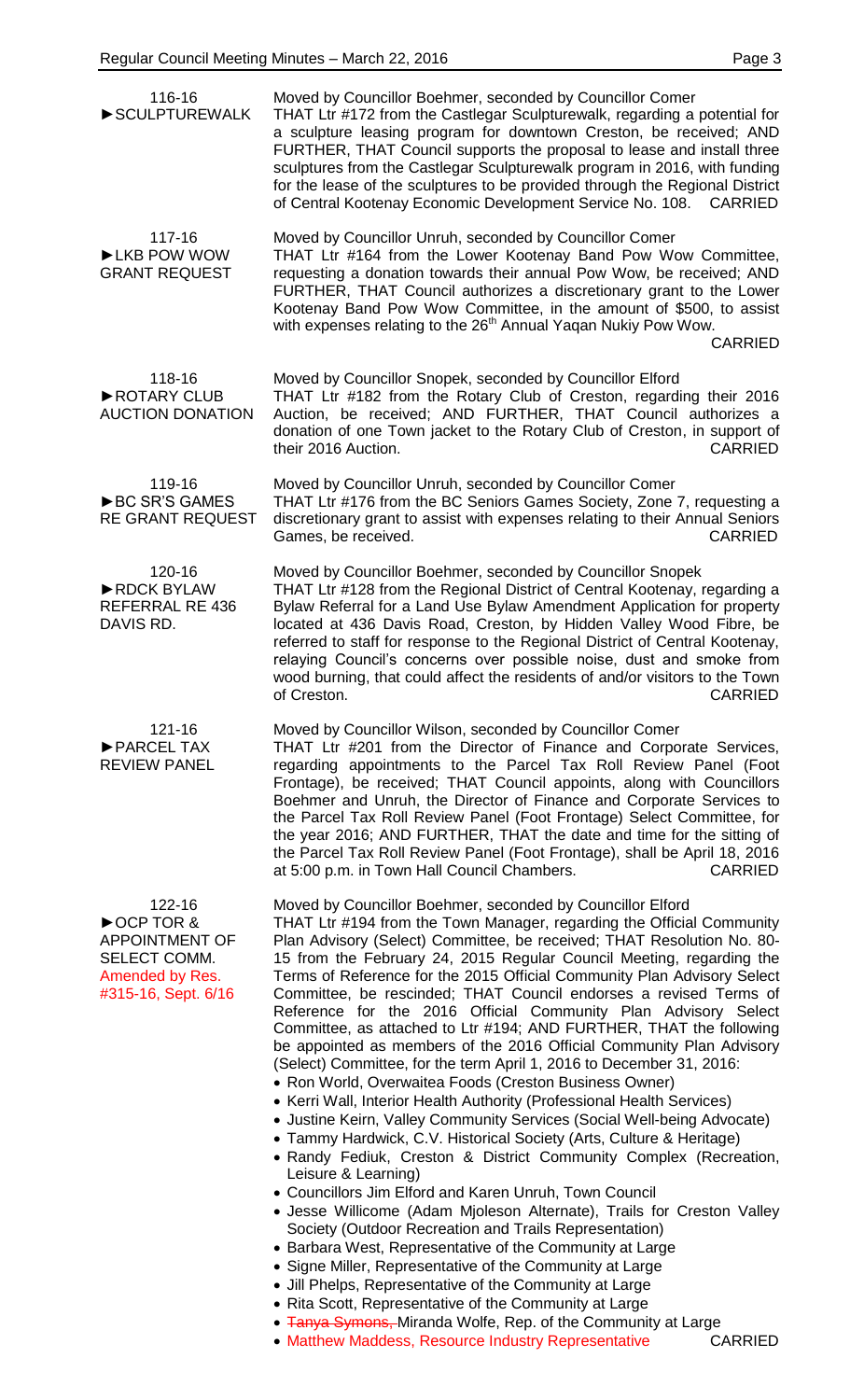| 123-16                           |
|----------------------------------|
| $\triangleright$ CV SPIRIT COMM. |
| MTG. NOTES                       |

COMMITTEE

124-16 ►DISSOLUTION OF CV SPIRIT

Moved by Councillor Comer, seconded by Councillor Boehmer THAT Ltr #188 from the Creston Valley Spirit Committee, regarding meeting notes from the January 21 and February 17, 2016 meetings, be received. CARRIED

Moved by Councillor Comer, seconded by Councillor Wilson THAT Ltr #189 from the Town Manager, regarding the Creston Valley Spirit Committee, be received; THAT Council appreciates and thanks the current and past members and participants of the Creston Valley Spirit Committee (formerly Community Pride Committee), for the numerous contributions to Town events and projects over the past many years; THAT Council authorizes the Chair of the Creston Valley Spirit Committee to recognize the volunteer contributions of the current members of the Creston Valley Spirit Committee as appropriate, to a maximum of \$500.00 from the current Creston Valley Spirit Committee budget; THAT Council dissolve the Creston Valley Spirit Committee as a Standing Committee of Council, as it currently exists; THAT any member from the community at large be invited to bring projects, related to the aesthetic, recreational or economic needs of the community, forward for Council's consideration and funding as ideas are developed; THAT Council retain the existing Creston Valley Spirit Committee budget to be made available for community volunteer initiatives as they are brought forward and accepted by Council; AND FURTHER, THAT Council will consider establishing Select Committees on a project by project basis for community volunteer initiatives as appropriate. The contraction of the contraction of the contraction of the contraction of the contraction of the contraction of the contraction of the contraction of the contraction of the contraction of the

**NEW BUSINESS** 125-16 ►CHANGE TIME RE MAY 24/16 REG. COUNCIL MTG. Moved by Councillor Boehmer, seconded by Councillor Unruh THAT the Regular Council meeting scheduled for May 24, 2016, commence at 3:00 p.m., to accommodate a delegation from BC Hydro to present their annual operating update. The contract of the CARRIED

**REPORTS OF REPS.** ►CLR BOEHMER Councillor Boehmer reported on his attendance at a Community-to-Community Forum with Councils for the Lower Kootenay Band and the Town of Creston.

- ►CLR COMER Councillor Comer reported on her attendance at a Community-to-Community Forum with Councils for the Lower Kootenay Band and the Town of Creston, a Creston Valley Spirit Committee meeting, a Creston Valley Services Committee meeting, and a Community Network meeting.
- ►CLR ELFORD Councillor Elford reported on his attendance at a Community-to-Community Forum with the Ktunaxa First Nations in Cranbrook, and a Community-to-Community Forum with Councils for the Lower Kootenay Band and the Town of Creston.
- ►CLR SNOPEK Councillor Snopek reported on his attendance at a Community-to-Community Forum with the Councils for the Lower Kootenay Band and the Town of Creston.
- ►CLR UNRUH Councillor Unruh reported on her attendance at a Creston Valley Chamber of Commerce meeting, a Community Network meeting and a Communityto-Community Forum with the Councils for the Lower Kootenay Band and the Town of Creston.
- ►MAYOR TOYOTA Mayor Toyota reported on his attendance at Regional District of Central Kootenay meetings, a Destination BC meeting, a Municipal Finance Authority of BC meeting, a Creston Valley Health Working Group meeting, a Creston Valley Wildlife Management Area Interpretive Centre meeting, a Columbia Basin Trust Economic Initiative meeting, a Lower Kootenay Band Networking meeting, the wind-up banquet for the Creston Valley Thunder Cats Hockey Team, and the Community-to-Community Forum with the Councils for the Lower Kootenay Band and the Town of Creston.

| 126-16                        |                                                           |                |
|-------------------------------|-----------------------------------------------------------|----------------|
| $\blacktriangleright$ RECEIVE | Moved by Councillor Boehmer, seconded by Councillor Unruh |                |
| <b>REPORTS</b>                | THAT the verbal Reports of Council, be received.          | <b>CARRIED</b> |